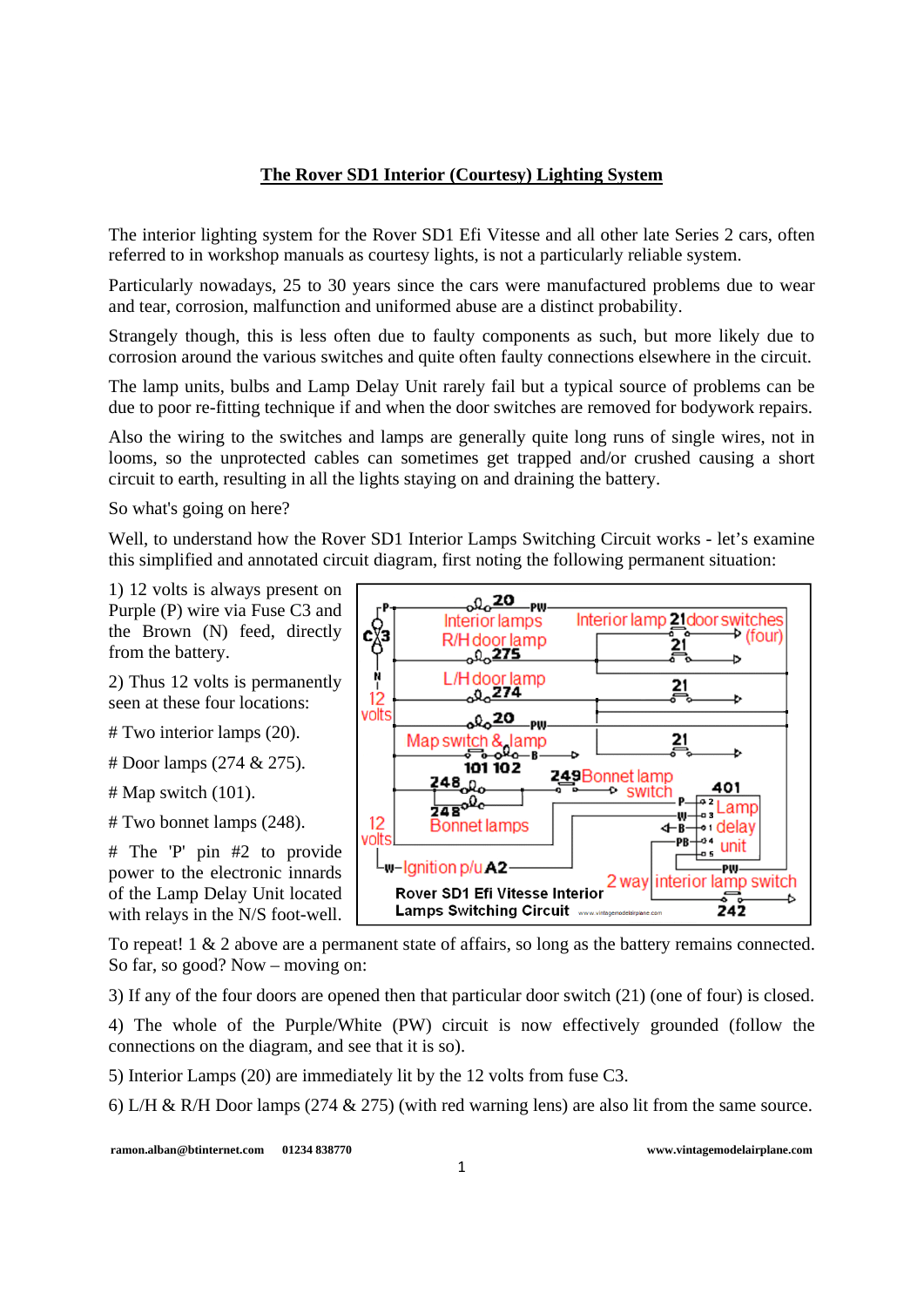7) The (PW) wire also goes to the Lamp Delay Unit where the (PW) circuits are also grounded via the Black (B) wire on pin #1, by the clever electronics shown in this circuit:



8) When/if the open door is closed, the door switch opens but the lamps must remain lit because the Lamp Delay Unit magically holds the (PW) circuits grounded to pin #1 for about 10 to 15 seconds.

9) After the said delay (by the Lamp Delay Unit), the (PW) circuits are no longer grounded and the lamps are extinguished.

10) If, in the meantime, the ignition is switched 'ON', 12 volts appears on the White (W) wire and the (W) pin #3 of the Lamp Delay Unit which now

terminates the delay function so it will NOT ground the (PW) circuits via the (B) wire on pin #1.

11) Now, when the open door is closed (with ignition 'ON' and the delay function terminated) the lit lamps extinguish immediately because the (PW) circuit is no longer grounded, anywhere.

12) There is another wire connected to the Lamp Delay Unit being Purple/Black (PB) on pin #4, routed from the 2-way Interior Lamp Switch located on the fascia.

13) When the Interior Lamp switch is operated, the (PB) wire on pin #4 is permanently grounded and the electronic innards of the Lamp Delay Unit cause the (PW) circuits to be permanently grounded to the (B) wire, pin #1, overriding the electronic delay function and all the door switches, so all the lamps remain permanently lit - no matter what else happens.

14) When the Interior Lamp switch is turned off, all the lamps will immediately extinguish UNLESS a door is open.

15) Contrary to 10 above, when the ignition is switched 'OFF', the 12 volts signal from the White (W) wire is withdrawn and the delay function is re-established as described in 7, 8, & 9, above.

The two remaining functions are not subject to any delay or control by the ignition circuit.

16) When the Map Switch (101) is operated, the Map Lamp (102) is lit with the 12 volt input on the Purple (P) wire.

17) When the bonnet is opened, the Bonnet Switch (249) closes and illuminates the Bonnet Lamps (248) with the same 12 volt input on the Purple (P) wire.

For the record, that completes the functional description of the Interior Lamp Switching Circuit, but unsurprisingly, the above is not a fault finding treatise.

For those with problems on the Interior Lamp Switching Circuit, studying the functions described and understanding what happens then allows the suffering party to work out what